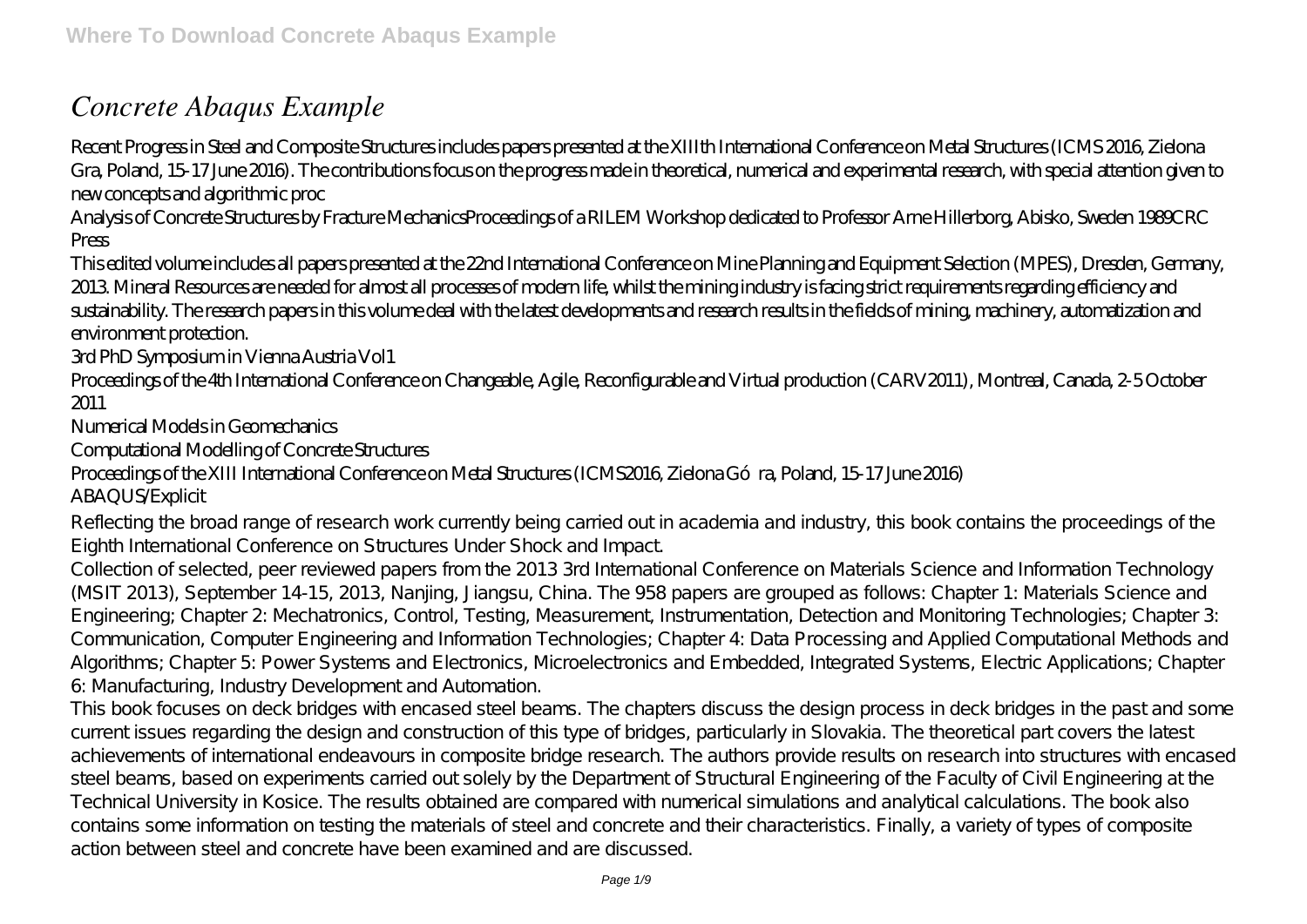With Application in Structural Engineering Analysis

International Conference on Mechanics and Materials Engineering (ICMME 2014)

Recent Progress in Steel and Composite Structures

New Trends in Bridge Engineering and Efficient Solutions for Large and Medium Span Bridges Information Technology Applications in Industry, Computer Engineering and Materials Science A Numerical Model for Cracking of Plain Concrete Based on the Strong Discontinuity Approach

*This book gives Abaqus users who make use of finite-element models in academic or practitionerbased research the in-depth program knowledge that allows them to debug a structural analysis model. The book provides many methods and guidelines for different analysis types and modes, that will help readers to solve problems that can arise with Abaqus if a structural model fails to converge to a solution. The use of Abaqus affords a general checklist approach to debugging analysis models, which can also be applied to structural analysis. The author uses step-by-step methods and detailed explanations of special features in order to identify the solutions to a variety of problems with finite-element models. The book promotes: • a diagnostic mode of thinking concerning error messages; • better material definition and the writing of user material subroutines; • work with the Abaqus mesher and best practice in doing so; • the writing of user element subroutines and contact features with convergence issues; and • consideration of hardware and software issues and a Windows HPC cluster solution. The methods and information provided facilitate job diagnostics and help to obtain converged solutions for finite-element models regarding structural component assemblies in static or dynamic analysis. The troubleshooting advice ensures that these solutions are both high-quality and cost-effective according to practical experience. The book offers an in-depth guide for students learning about Abaqus, as each problem and solution are complemented by examples and straightforward explanations. It is also useful for academics and structural engineers wishing to debug Abaqus models on the basis of error and warning messages that arise during finite-element modelling processing.*

*Computational Mechanics of Composite Materials lays stress on the advantages of combining theoretical advancements in applied mathematics and mechanics with the probabilistic approach to experimental data in meeting the practical needs of engineers. Features: Programs for the probabilistic homogenisation of composite structures with finite numbers of components allow composites to be treated as homogeneous materials with simpler behaviours. Treatment of defects*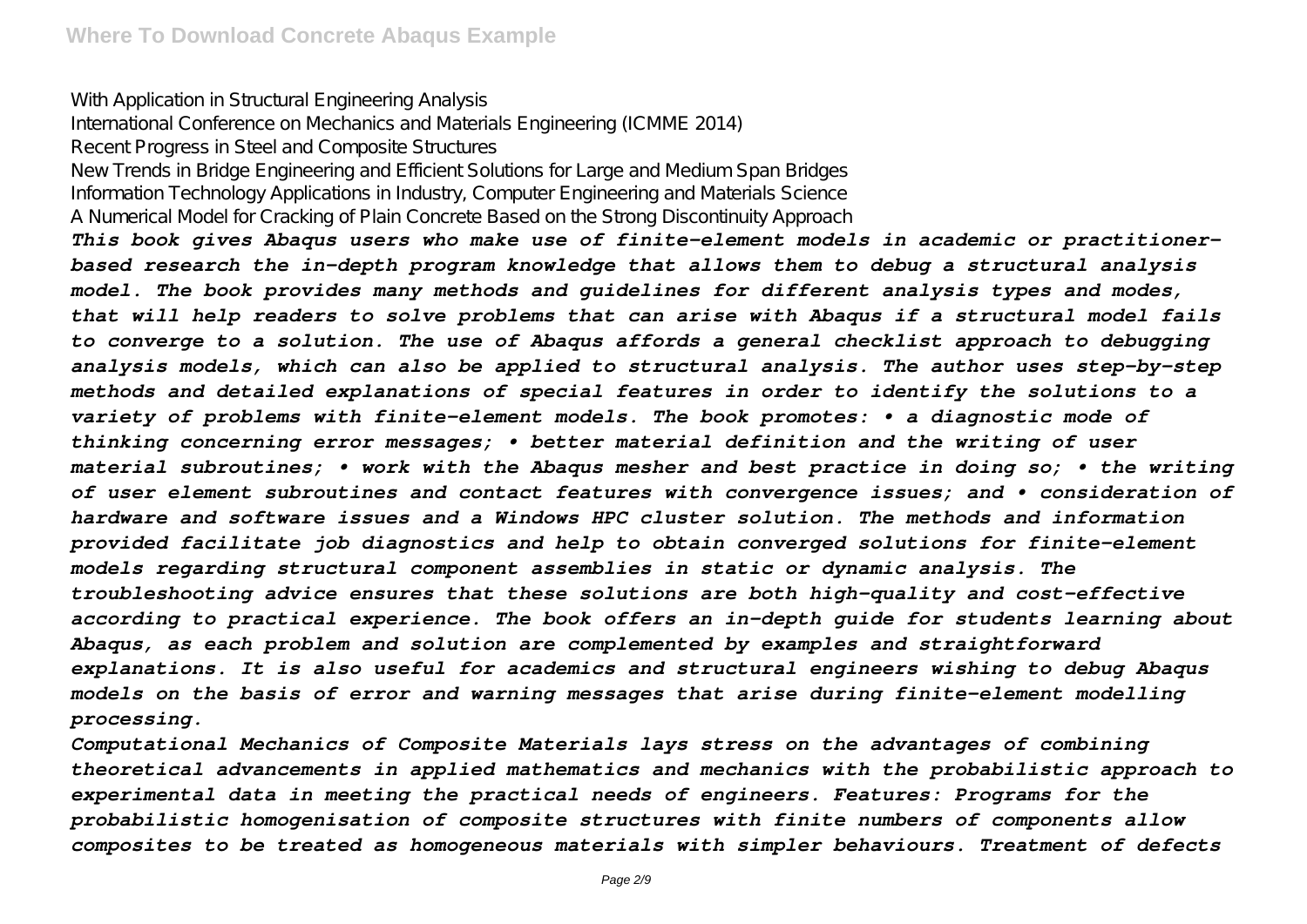*in the interfaces within heterogeneous materials and those arising in composite objects as a whole by stochastic modelling. New models for the reliability of composite structures. Novel numerical algorithms for effective Monte-Carlo simulation. Computational Mechanics of Composite Materials will be of interest to academic and practising civil, mechanical, electronic and aerospatial engineers, to materials scientists and to applied mathematicians requiring accurate and usable models of the behaviour of composite materials.*

*A simplified approach to applying the Finite Element Method to geotechnical problems Predicting soil behavior by constitutive equations that are based on experimental findings and embodied in numerical methods, such as the finite element method, is a significant aspect of soil mechanics. Engineers are able to solve a wide range of geotechnical engineering problems, especially inherently complex ones that resist traditional analysis. Applied Soil Mechanics with ABAQUS® Applications provides civil engineering students and practitioners with a simple, basic introduction to applying the finite element method to soil mechanics problems. Accessible to someone with little background in soil mechanics and finite element analysis, Applied Soil Mechanics with ABAQUS® Applications explains the basic concepts of soil mechanics and then prepares the reader for solving geotechnical engineering problems using both traditional engineering solutions and the more versatile, finite element solutions. Topics covered include: Properties of Soil Elasticity and Plasticity Stresses in Soil Consolidation Shear Strength of Soil Shallow Foundations Lateral Earth Pressure and Retaining Walls Piles and Pile Groups Seepage Taking a unique approach, the author describes the general soil mechanics for each topic, shows traditional applications of these principles with longhand solutions, and then presents finite element solutions for the same applications, comparing both. The book is prepared with ABAQUS® software applications to enable a range of readers to experiment firsthand with the principles described in the book (the software application files are available under "student resources" at www.wiley.com/college/helwany). By presenting both the traditional solutions alongside the FEM solutions, Applied Soil Mechanics with ABAQUS® Applications is an ideal introduction to traditional soil mechanics and a guide to alternative solutions and emergent methods. Dr. Helwany also has an online course based on the book available at www.geomilwaukee.com.*

*ABAQUS Keywords Manual*

*Development of a Steel-free FRP-concrete Slab-on-grider Modular Bridge System*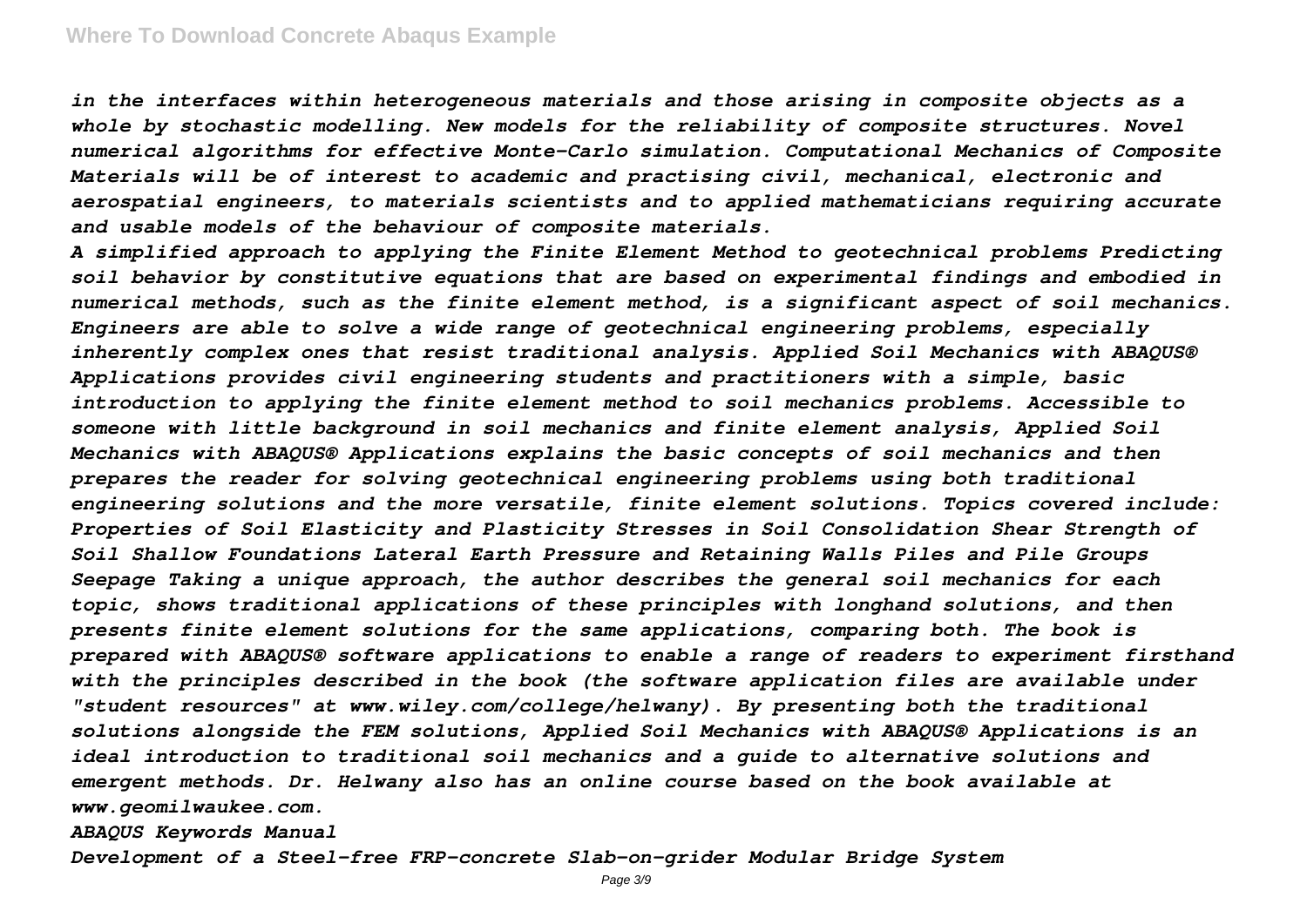*Proceedings of the 4th Annual International Conference on Materials Science and Environmental Engineering*

*Mine Planning and Equipment Selection*

*Final Report*

*Advanced Polymer Composites for Structural Applications in Construction*

*Project -- Work Approach: The first phase will examine the critical problem of controlling cracking in the 82W girders. This complex problem is controlled by effects of concentrated stresses, force transfer from pre-tensioning strand, inelastic behavior of the material in the transfer region of a girder and possible sources of restraint to girder deformation. A solution must include accurate modeling of the behavior verified by experimental measurements.*

*The papers in this volume reflect the current research and advances made in the application of numerical methods in geotechnical engineering. Topics include: instabilities in soil behaviour; environmental geomechanics; and hydro-mechanical coupling in problems of engineering.*

*The conference aims to provide an excellent international academic forum for all the researchers, practitioner, students and teachers in related fields to share their knowledge and results in theory, methodology and application on mechanics and materials engineering. ICMME2014 features unique mixed topics of Mechanics, Materials Science and Materials Processing Technology, Emerging materials and other related ones. The ICMME2014 proceeding tends to collect the most up-to-date, comprehensive, and worldwide state-of-art knowledge on mechanics and materials engineering. All the accepted papers have been submitted to strict peer-review by 2–4 expert referees, and selected based on originality, significance and clarity for the purpose of the conference. The conference program is extremely rich, profound and featuring high-impact presentations of selected papers and additional latebreaking contributions. We sincerely hope that the conference would not only show the participants a broad overview of the latest research results on related fields, but also provide them a significant platform for academic connection and exchange.*

*Research and Development of Deck Bridges*

*The Eight International Conference "Bridges in Danube Basin"*

*Structural and Thermal Analyses of Deepwater Pipes*

*10th PhD Symposium in Quebec Canada*

*Proceedings of the fib Symposium 2019 held in Kraków, Poland 27-29 May 2019*

*Finite Element Analysis of Deep Wide-flanged Pre-stressed Girders to Understand and Control End Cracking*

**This contains selected and peer-reviewed papers from the 4th Annual International Conference on Material Science and Environmental Engineering (MSEE), December 16-18 2016, in Chengdu, China. Interactions of building materials, biomaterials, energy materials and nanomaterials with surrounding environment are discussed. With abundant case studies, it is of interests to material scientists and environmental engineers.**

**The accurate prediction of multi-physical and multi-scale physical/chemical/mechanical processes in engineering remains a challenging problem despite considerable work in this area and the acceptance of finite element analysis and computational fluid dynamics as design tools. This book**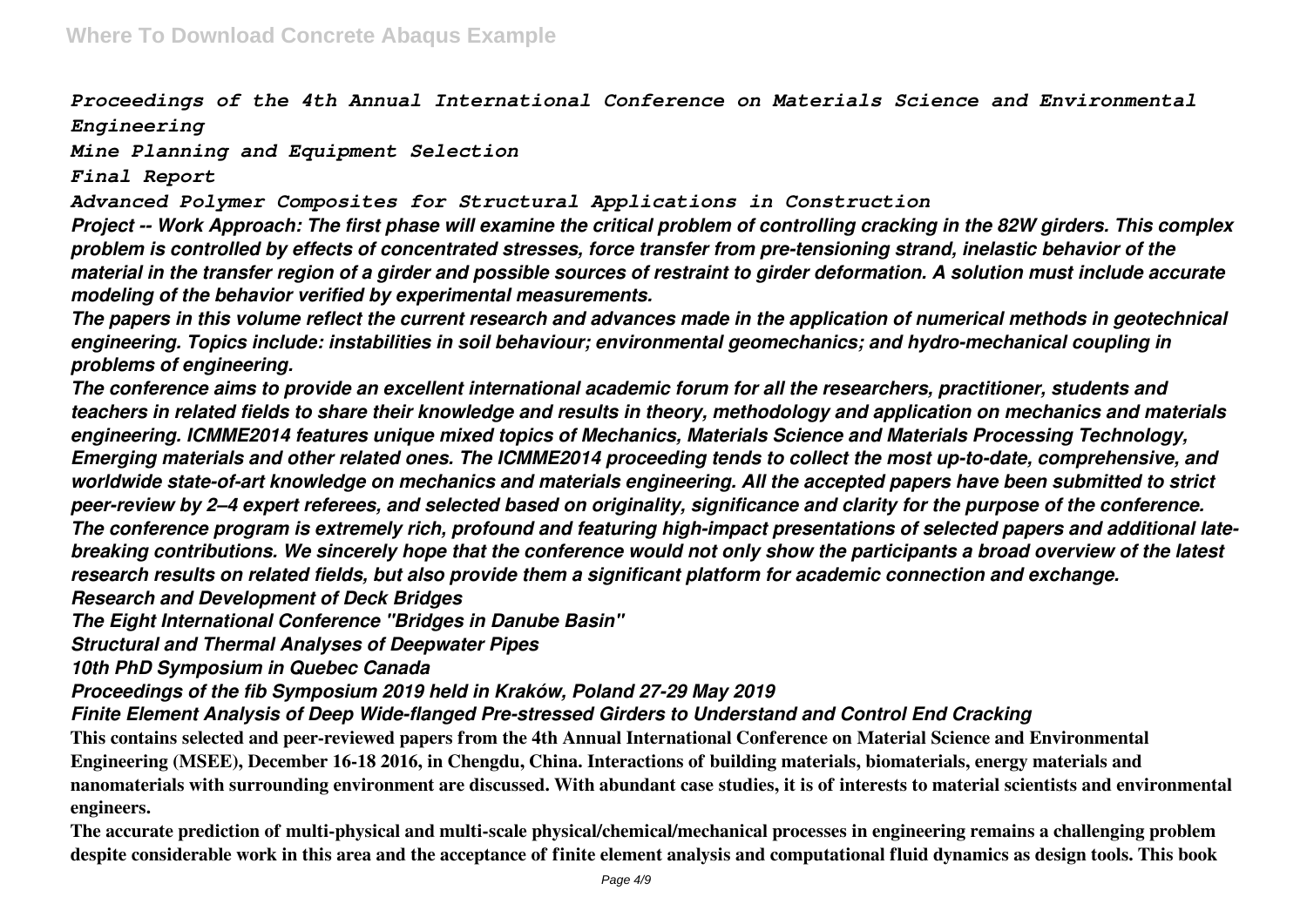**intends to provide the reader with an overview of the latest developments in computational techniques used in various engineering disciplines. The book includes leading-edge scientific contributions of computational and applied mathematics, computer science and engineering focusing on the modelling and simulation of complex engineering systems and multi-physical/multi-scale engineering problems. The following topics are covered: numerical analysis and algorithms, software development, coupled analysis, multi-criteria optimization as they applied to all kinds of applied and emerging problems in energy systems, additive manufacturing, propulsion systems, and thermal engineering.**

**This book presents the latest research findings of the fast developing applications of fracture mechanics to concrete structures. Key papers from leading experts in the field describe existing and new modelling techniques in the analysis of materials and structures. The book explains the practical application of fracture mechanics to structural modelling, bending, shear, bond and anchorage. The proceedings of this RILEM Workshop will be an important reference for those engaged in design, development, research and teaching in the field of concrete structures. Example Problems Manual**

**Proceedings of a RILEM Workshop dedicated to Professor Arne Hillerborg, Abisko, Sweden 1989**

**Computational Models in Engineering**

**Troubleshooting Finite-Element Modeling with Abaqus**

## **Materials in Environmental Engineering**

## **Applied Soil Mechanics with ABAQUS Applications**

This Proceedings contains the papers of the fib Symposium "CONCRETE Innovations in Materials, Design and Structures", which was held in May 2019 in Kraków, Poland. This annual symposium was co-organised by the Cracow University of Technology. The topics covered include Analysis and Design, Sustainability, Durability, Structures, Materials, and Prefabrication. The fib, Fédération internationale du béton, is a not-for-profit association formed by 45 national member groups and approximately 1000 corporate and individual members. The fib's mission is to develop at an international level the study of scientific and practical matters capable of advancing the technical, economic, aesthetic and environmental performance of concrete construction. The fib, was formed in 1998 by the merger of the Euro-International Committee for Concrete (the CEB) and the International Federation for Prestressing (the FIP). These predecessor organizations existed independently since 1953 and 1952, respectively.

High pressure has become a basic variable in many areas of science and engineering. It extends from disciplines of geophysics and astrophysics through chemistry and physics to those of modern biology, electrical and chemical engineering. This breadth has been recognized for some time, but it was not until the early 1960's that an international group of scientists and engineers established the Association Internationale for Research and Advancement of High Pressure Science and Technology (AIRAPT) for bringing these various aspects of high pressure together at an international conference. The First AIRAPT International High Pressure Conference was held in 1965 in France and has been convened at approximately two to three year intervals since that time. The past four AIRAPT International High Pressure Conferences have been held in Germany, Scotland, Japan and the U.S.S.R. Since the first meeting of this kind, our understanding of high pressure behavior of physical systems has increased greatly. Finite Element Analysis of Solids and Structures combines the theory of elasticity (advanced analytical treatment of stress analysis problems) and finite element methods (numerical details of finite element formulations) into one academic course derived from the author's teaching, research, and applied work in automotive product development as well as in civil structural analysis. Features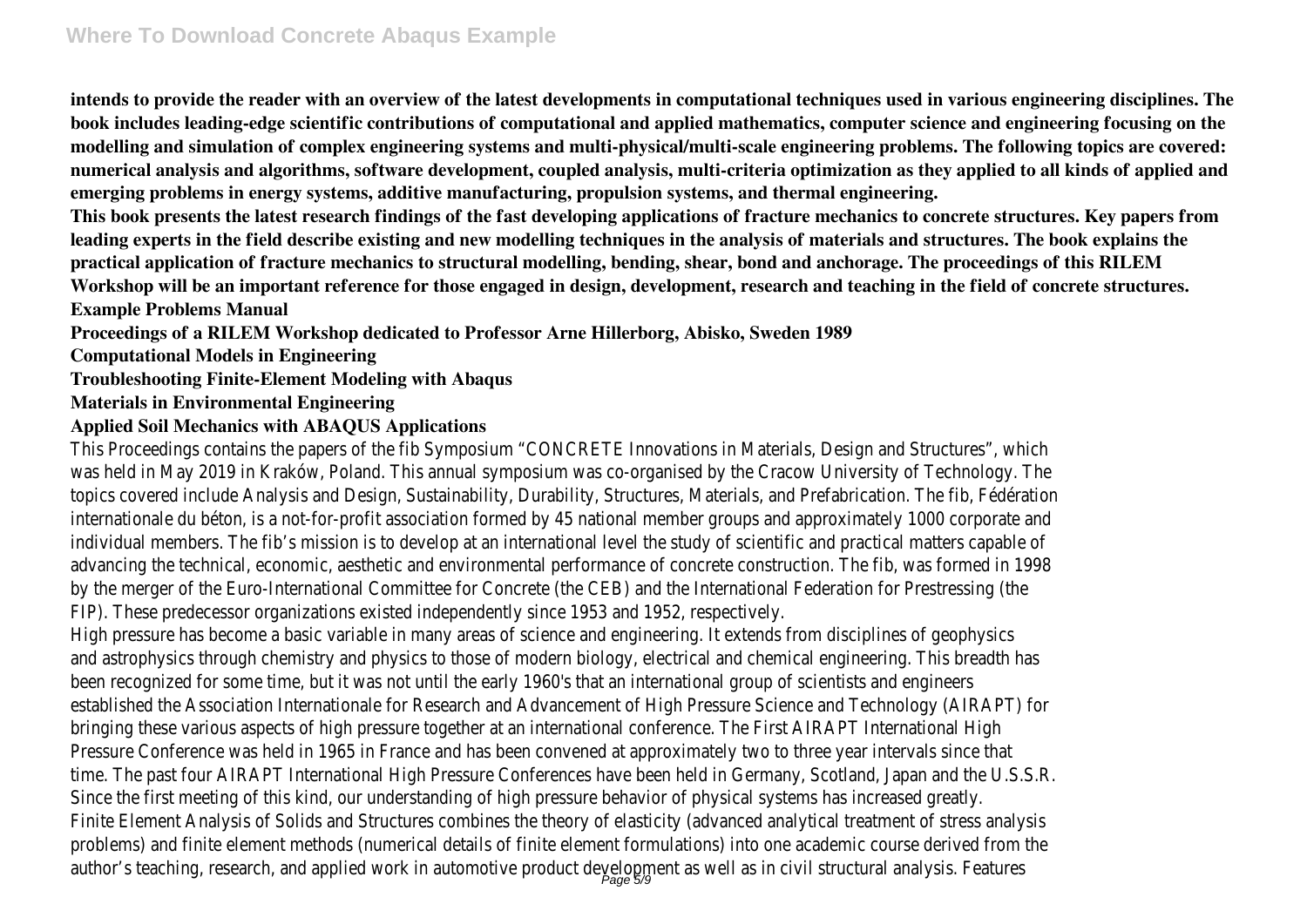Gives equal weight to the theoretical details and FEA software use for problem solution by using finite element software packages Emphasizes understanding the deformation behavior of finite elements that directly affect the quality of actual analysis results Reduces the focus on hand calculation of property matrices, thus freeing up time to do more software experimentation with different FEA formulations Includes chapters dedicated to showing the use of FEA models in engineering assessment for strength, fatigue, and structural vibration properties Features an easy to follow format for guided learning and practice problems to be solved by using FEA software package, and with hand calculations for model validation This textbook contains 12 discrete chapters that can be covered in a single semester university graduate course on finite element analysis methods. It also serves as a reference for practicing engineers working on design assessment and analysis of solids and structures. Teaching ancillaries include a solutions manual (with data files) and lecture slides for adopting professors. Select Proceedings of ACE 2020 Example Problems Manual : Version 5.7 5th International Phd Symposium in Civil Engineering Analysis of Concrete Structures by Fracture Mechanics

Volume 1: Physical Properties and Material Synthesis / Volume 2: Applications and Mechanical Properties

Containing papers presented at the Seventh International Conference on Materials Characterisation, this book presents the latest advances in a rapidly developing field that requires the application of a combination of numerical and experimental methods. The work has been contributed by researchers who use computational methods, those who perform experiments, and those who combine both. Materials characterisation is important to ensuring that new products meet the needs of industry and consumers. The accurate characterisation of the physical and chemical properties of the materials requires the application of both experimental techniques and computer simulation methods. The wide range of materials now available, from metals to polymers and semiconductors to composites, necessitates a variety of experimental techniques and numerical methods. The papers in the book examine various combinations of techniques. The papers cover such topics as: Mechanical Characterisation and Testing; Micro and Macro Materials Characterisation; Cementitious Materials; Advances in Composites; Semiconductor Materials Characterisation; Computational Models and Experiments; Corrosion Problems.

The successful design and construction of iconic new buildings relies on a range of advanced technologies, in particular on advanced modelling techniques. In response to the increasingly complex buildings demanded by clients and architects, structural engineers have developed a range of sophisticated modelling software to carry out the necessary structural analysis and design work. Advanced Modelling Techniques in Structural Design introduces numerical analysis methods to both students and design practitioners. It illustrates the modelling techniques used to solve structural design problems, covering most of the issues that an engineer might face, including lateral stability design of tall buildings; earthquake; progressive collapse; fire, blast and vibration analysis; non-linear geometric analysis and buckling analysis . Resolution of these design problems are demonstrated using a range of prestigious projects around the world, including the Buji Khalifa; Willis Towers; Taipei 101; the Gherkin; Millennium Bridge; Millau viaduct and the Forth Bridge, illustrating the practical steps required to begin a modelling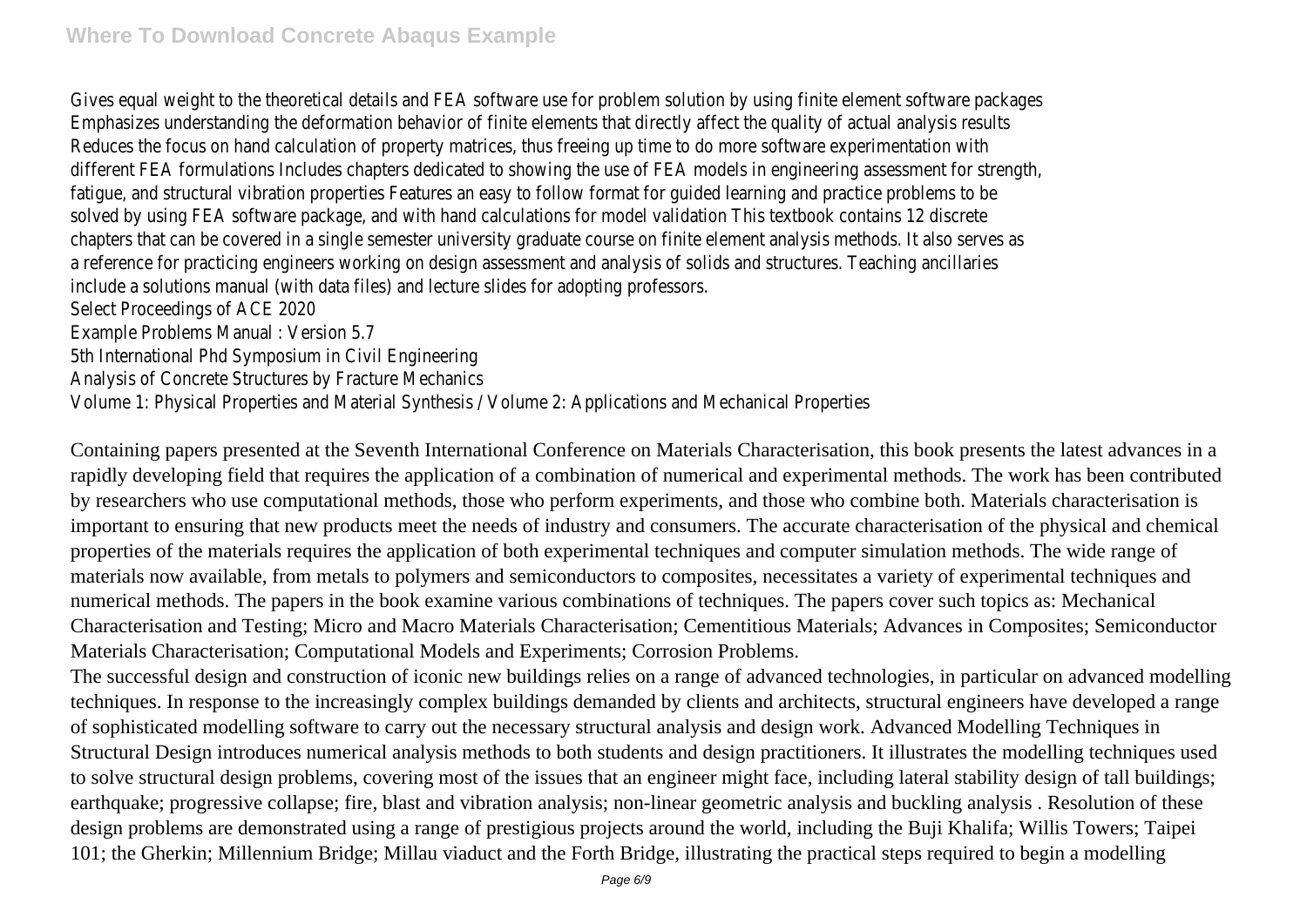exercise and showing how to select appropriate software tools to address specific design problems.

Mechanics of Structures and Materials: Advancements and Challenges is a collection of peer-reviewed papers presented at the 24th Australasian Conference on the Mechanics of Structures and Materials (ACMSM24, Curtin University, Perth, Western Australia, 6-9 December 2016). The contributions from academics, researchers and practising engineers from Australasian, Asia-pacific region and around the world, cover a wide range of topics, including: • Structural mechanics • Computational mechanics • Reinforced and prestressed concrete structures • Steel structures • Composite structures • Civil engineering materials • Fire engineering • Coastal and offshore structures • Dynamic analysis of structures • Structural health monitoring and damage identification • Structural reliability analysis and design • Structural optimization • Fracture and damage mechanics • Soil mechanics and foundation engineering • Pavement materials and technology • Shock and impact loading • Earthquake loading • Traffic and other man-made loadings • Wave and wind loading • Thermal effects • Design codes Mechanics of Structures and Materials: Advancements and Challenges will be of interest to academics and professionals involved in Structural Engineering and Materials Science.

Advanced Modelling Techniques in Structural Design

ABAQUS/standard

Recent Advancements in Civil Engineering

Proceedings ... International Conference on Ground Control in Mining

Proceedings of the 22nd MPES Conference, Dresden, Germany, 14th – 19th October 2013

Structures Under Shock and Impact VIII

This book focuses on advanced methods for the structural and thermal analysis of deepwater pipelines and risers. It discusses the limit strength of sandwich pipes, including finite-element analysis using Python scripts, collapse of sandwich pipes with cementitious/polymer composites, buckle propagation of sandwich pipes, dynamic behavior of subsea pipes, flow-induced vibration of functionally graded pipes, two-phase flow-induced vibration of pipelines, vortexinduced vibration of free-spanning pipelines, and the thermal analysis of composites pipes with passive insulation, active heating, and phase change material layers. It also explores structural analysis using finite element analysis and the integral transform technique for fluid-structure interaction. Lastly, the use of lumped parameter formulations combined with finite differences for the thermal analysis of pipelines is examined.

The river Danube is an international waterway flowing 2857 km across Europe from the heights of the Schwarzwald massif down in the Black Sea delta. In its passage, the second longest European river crosses 22 geographical longitudes, joining 8 countries: Germany, Austria, Slovakia, Hungary, Serbia, Romania, Bulgaria and Ukraine. The International Conference on Bridges across the Danube has become a traditional international event in bridge engineering, initiated by Prof. Miklos Iványi and organized periodically each third year in different Danube countries: 1992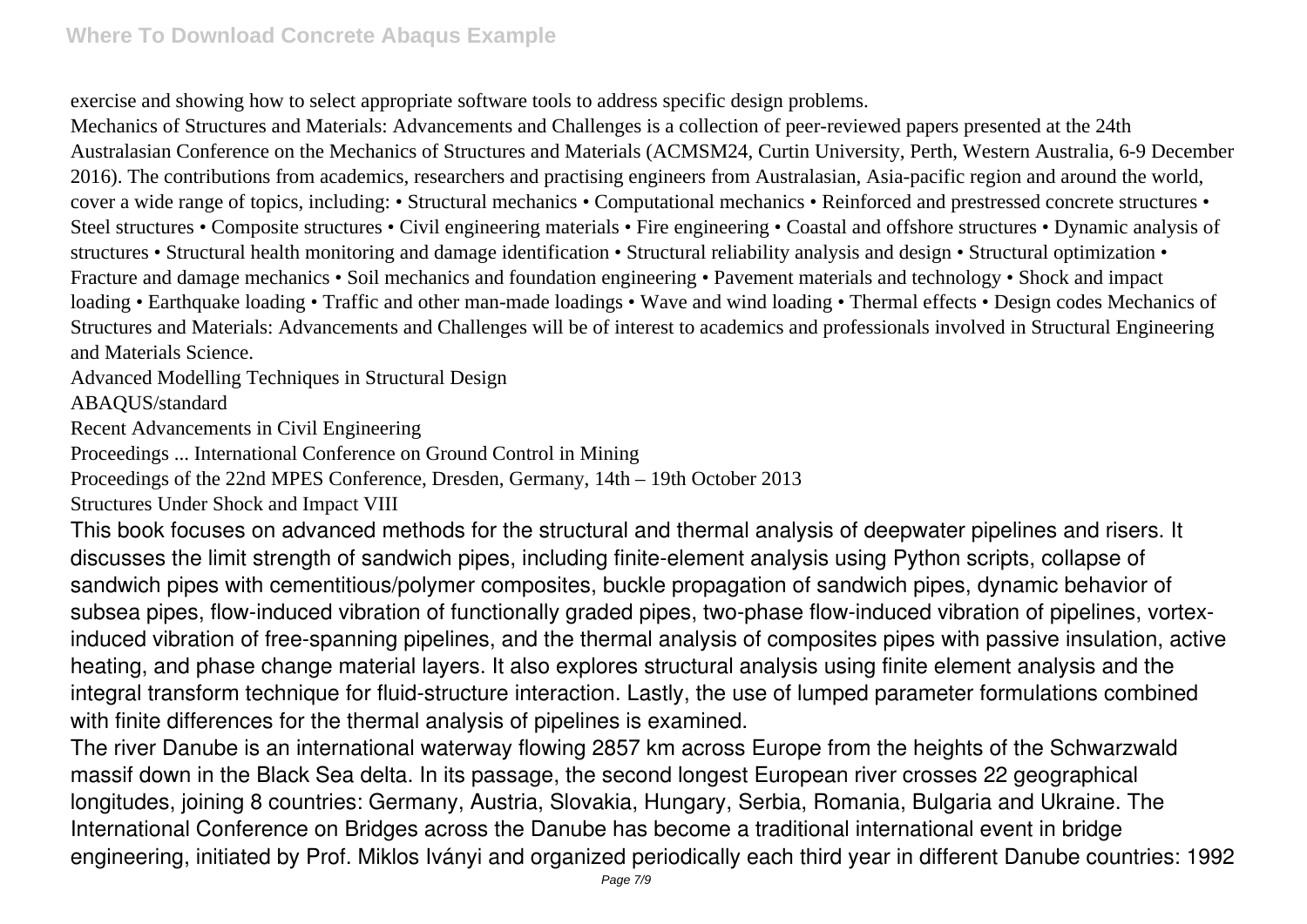on a ship, sailing on the Danube from Vienna via Bratislava to Budapest, 1995 in Bucharest, 1998 in Regensburg, 2001 in Bratislava, 2004 in Novi Sad, 2007 in Budapest and 2010 in Sofia. The Eight International Conference on Bridges across the Danube took place in Timisoara (Romania) and Belgrade (Serbia) in October 2013 aiming at analysing present trends in bridge construction in every Danube country.

The changing manufacturing environment requires more responsive and adaptable manufacturing systems. The theme of the 4th International Conference on Changeable, Agile, Reconfigurable and Virtual production (CARV2011) is **IEnabling** Manufacturing Competitiveness and Economic Sustainability<sup>[]</sup>. Leading edge research and best implementation practices and experiences, which address these important issues and challenges, are presented. The proceedings include advances in manufacturing systems design, planning, evaluation, control and evolving paradigms such as mass customization, personalization, changeability, re-configurability and flexibility. New and important concepts such as the dynamic product families and platforms, co-evolution of products and systems, and methods for enhancing manufacturing systems<sup>[]</sup> economic sustainability and prolonging their life to produce more than one product generation are treated. Enablers of change in manufacturing systems, production volume and capability scalability and managing the volatility of markets, competition among global enterprises and the increasing complexity of products, manufacturing systems and management strategies are discussed. Industry challenges and future directions for research and development needed to help both practitioners and academicians are presented.

Computational Mechanics of Composite Materials

Proceedings of the ... Workshop on Containment Integrity

Proceedings of the 8th International Symposium NUMOG VIII, Rome, Italy, 10-12 April 2002

Proceedings of the Sixth International Symposium on Interaction of Nonnuclear Munitions with Structures (6th), Held in Panama City Beach, Florida on 3-7 May 1993

Finite Element Analysis of Solids and Structures

Conventional Method Vs. Coupled Analysis in the Numerical Modeling of Shaft Sinking

The EURO-C conference series (Split 1984, Zell am See 1990, Innsbruck 1994, Badgastein 1998, St Johann im Pongau 2003, Mayrhofen 2006, Schladming 2010, St Anton am Alberg 2014) brings together researchers and practising engineers concerned with theoretical, algorithmic and validation aspects associated with computational simulations of concrete and

Following the success of ACIC 2002, this is the 2nd International Conference focusing on the application and further exploitation of advanced composites in construction held at the University of Surrey in April 2004. With over 100